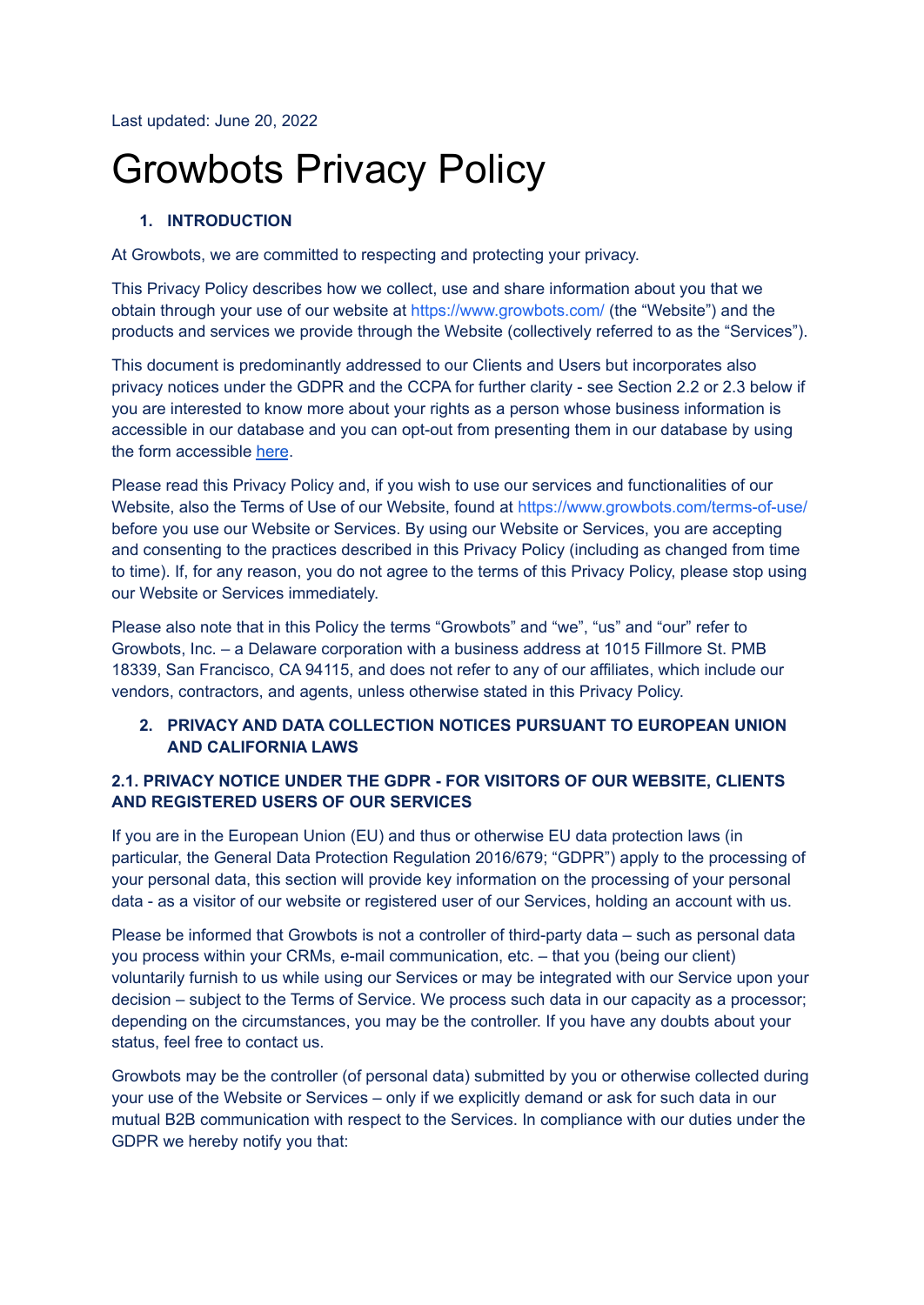2.1.1. Our registered address is 1015 Fillmore St. PMB 18339, San Francisco, CA 94115; you can also contact us via e-mail at privacy@growbots.com or via phone at +1 (415) 851-GROW (4769).

2.1.2. The purpose of processing of your personal data is primarily to provide you with Services and Website functionalities. Therefore, when you provide us with any such information as may be needed for your use of our Services or Website functionalities, the legal basis for processing is the performance or taking steps leading to the execution of the underlying contract. For example, we may use your data to (i) settle payments, (ii) adjust Services or Website to your needs, (iii) address your request, etc. You can find a more exhaustive list of purposes of data processing and categories of personal data concerned in Sections 3 and 4 of this Privacy Policy.

2.1.3. You give us your personal data voluntarily and we use it to provide you our Services or Website functionalities – and so provision of such data may be required to enter into or perform a contract (for the use of the Services or Website). We minimize the scope of information we collect and you will always be informed which data must be supplied on pain of denial of use of our Services or some of the Website's functionalities.

2.1.4. We may also use the collected data for other purposes than to fulfill our contractual obligations under the Terms of Service or otherwise. We may do so on the grounds of our own or third-party legitimate interest subject to the application of appropriate safeguards that protect your privacy. When we process your data based on a legitimate interest it is for purposes such as (i) provision of the best quality Services and Website, (ii) marketing and promotion of our products, (iii) development of new features of our Services, (iv) customization of our Service and provision of better user experience, (v) development and improvement of our management of undesired situations such doubling accounts or using one account by many users, (vi) preparation of new offers for customers, (vii) troubleshooting and detection, prevention or otherwise addressing fraud, abuse, security or technical issues with our Services or the Website, (viii) protection of Growbots rights, property and safety, (ix) enforcement of legal claims and the Terms of Service or (x) investigation and addressing violations. Please refer to the list of purposes of data processing and categories of personal data concerned in Sections 3 and 4 of this Privacy Policy to find more exhaustive information.

2.1.5. As you can see, we process your data mostly to perform the contract we may have with you or to pursue our legitimate interests. Nevertheless, please be informed that if we ask for your consent to process your personal data, you have the right to withdraw your consent at any time. We are also obliged to inform you that we may process your data when we believe we have a legal obligation to do so – in particular when we need to respond to an enforceable authorities' request or court order.

2.1.6. Your data of limited scope may be disclosed and hence transferred to our vendors, affiliates, agents, our subsidiaries in the United States and the European Union or other trusted third-party recipients – to the extent reasonably necessary to provide you with the Services and Website – such as third-party e-mail platforms, payment processors, marketing partners, web analytics and statistics suppliers. Those third parties use the information we share only to support us and our efforts to provide you with our Website or Services. Nevertheless, please be informed that we entrust your data solely with partners known for high data protection standards, including, as regards the United States, organizations certified under the Privacy Shield Framework. Below in this Privacy Policy, you can find more information on the Privacy Shield Framework and your data disclosure to third parties.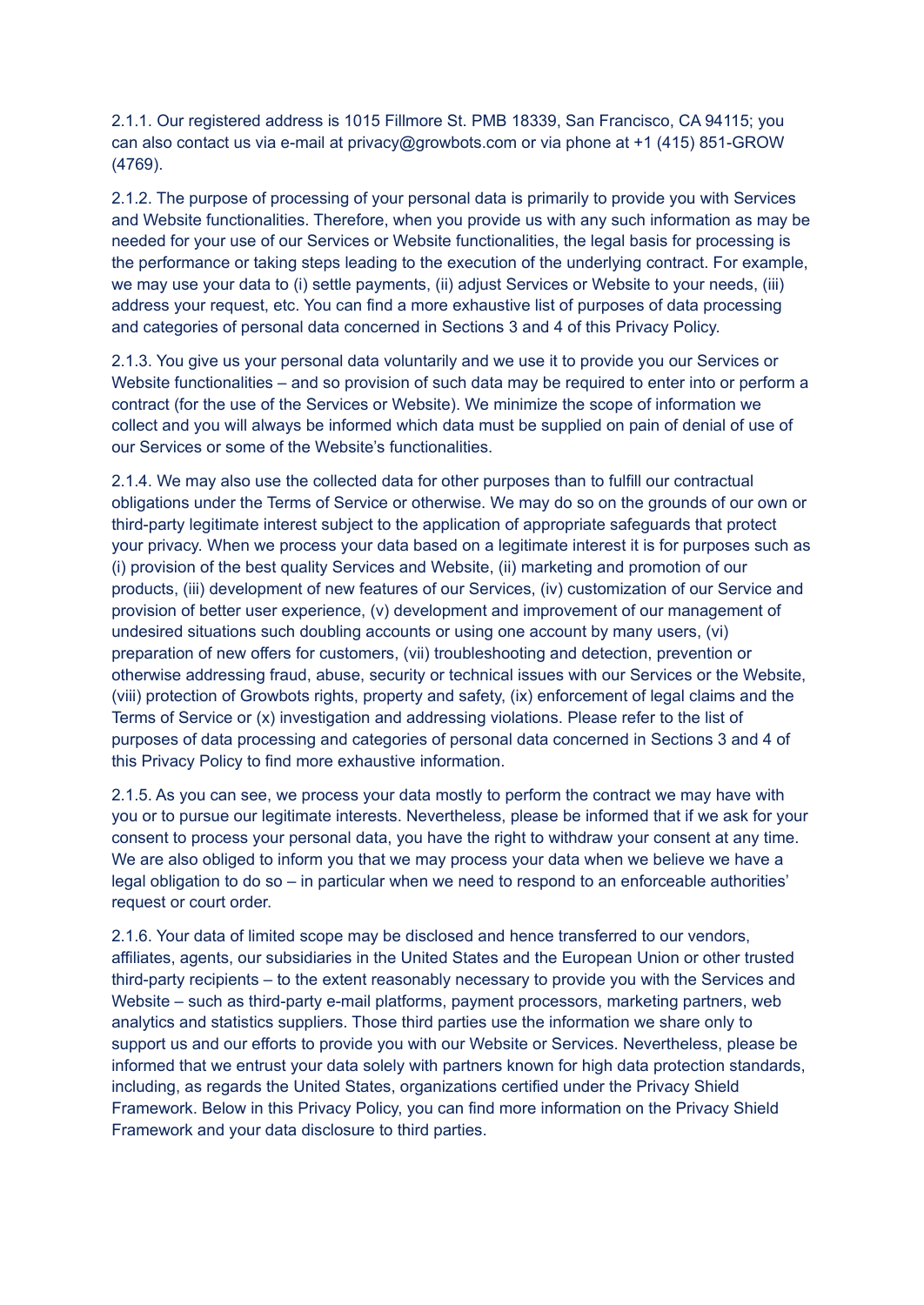2.1.7. We will store your personal information only for so long as the purpose of their processing dictates – which is case-specific; for instance until full settlement of payments for the Services or until you have unsubscribed from our mailing lists. For security reasons, financial records and settlements, fraud and abuse prevention, or ensuring the continuity of Services (for encrypted backup) we may also retain your data in excess of what would otherwise be prompt where our legal obligations supersede your data deletion request. If so, we will inform you about such an obligation.

2.1.8. You have the right to access, rectify or erase or have erased your personal data, restrict the processing, and object to the processing of your data at any time. You can exercise those rights through your account after a login to Service (if you are our client) or by contacting us at: privacy@growbots.com – applicable laws may subject your rights to certain restrictions. Please note that erasure, restriction of, or objection to the processing of your personal data (opt-out) may rule out your use of the Services or Website, etc. Nevertheless, if you wish, you can opt-out from our business information database (if relevant) using the opt-out form accessible [here.](https://www.growbots.com/do-not-sell-my-info/) You also have the right to download or have downloaded all your data in a machine-readable format (data portability). To get a copy of your data, please email us at privacy@growbots.com. Please be advised that it may take us up to 30 days to process your request.

2.1.9. Should you have any privacy-related complaints or suggestions, please contact us at privacy@growbots.com or at our business address – where we'll do our best to help; we will also work with the regulatory authorities, including local data protection authorities, to resolve any complaints regarding transfer or other processing of your data that we cannot resolve with you directly – particularly within respective national data protection supervisory authorities relevant for your country, where you also have the right to lodge a complaint under the GDPR.

# **2.2 PRIVACY NOTICE UNDER THE GDPR - FOR PERSONS WHOSE BUSINESS INFORMATION ARE ACCESSIBLE IN OUR DATABASE**

This section of Privacy Policy is intended to be a reminder or extended version of a privacy notice for persons, whose business innformation are accessible in out database and interested in exercising their privacy rights under the GDPR.

Our business is based on trust and reliability and our clients may have already noticed our appreciation for privacy and anti-spam mechanisms built into our product. This is why we are providing you with a clear privacy notice in which you can easily find the rules for processing personal data in one place in accordance with the GDPR binding regulations that we do comply with.

# **If you wish to opt-out from our database (known as the right to object to processing in the EEA, the UK, and Switzerland), please use form**

We aimed to present and structure this information in a Q&A form for the sake of clarity although should you have any questions please don't hesitate to contact us at privacy@growbots.com.

2.2.1 What information do you process and where do they come from?

We may process information of a strictly business nature that was gathered from publicly available sources or from professional social networks or websites or derived from these sources. It is likely that either you or your firm posted them online.

We collect contact information about individuals in their capacity as employees or representatives of businesses, including: name, contact information such as business email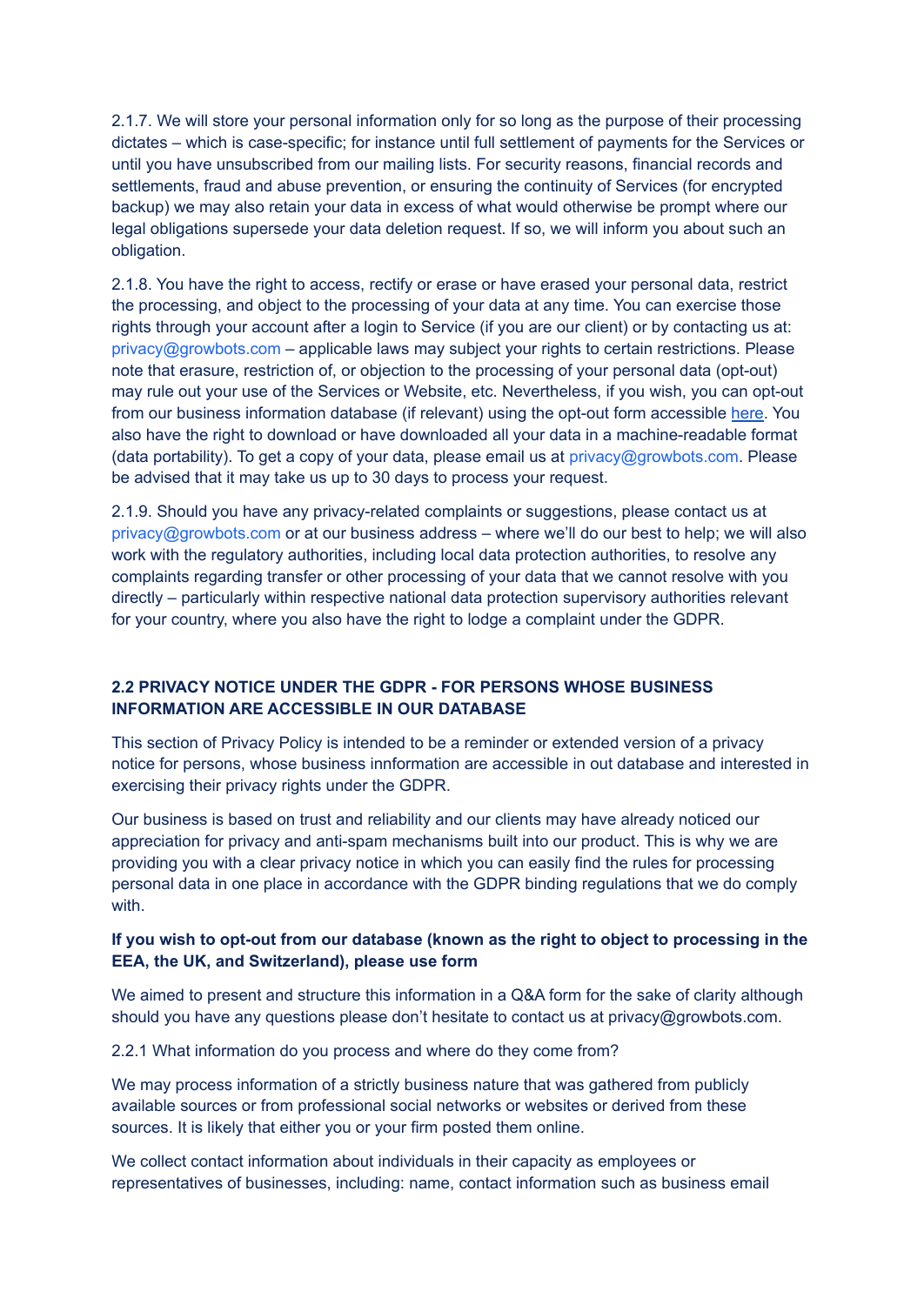address or phone number, professional social media profile information (if you made these information publicly available) such as your role with the business (including the name of the business, title, professional responsibilities, and functions, office location, education).

#### 2.2.2. For what purposes do we process your personal data?

Our mission is to help businesses grow and connect with other businesses that would be the potential fit for each other. Therefore our product allows our customers to digest database of business contact information, including yours and helps to prepare targeted and personal messages or data compilations and reports (available in our online software) that would cover, among other things, contact and registration data of companies, description of the company's activities, selected persons from its staff, including the creation of address lists (email and telephone) according to our customer's search criteria. This purpose which is close to our core business constitutes our so-called legitimate interest as referred to in Art.6.1.f of the GDPR which is legal grounds for the processing of your personal data.

The information we may have about you will be stored as long as we offer our product and run business unless we decide to delete your data or you object to it earlier – whichever comes first. Please note that if you decide on the latter we may need to keep information about your request for our record for the possible need to address claims, as well as to identify returning requests and avoid adding your personal data to our systems again, which, again, constitutes our legitimate interest as the legal ground for such processing identified in Art.6.1.f of the GDPR.

2.2.3. Who exactly is the controller and who can you contact in this regard?

The controller of your personal data is Growbots Inc.,1015 Fillmore St. PMB 18339, San Francisco, CA 94115, United States. Since we are located outside of the European Economic Area we appointed a data protection officer whose details can be found below and our representative in the EU - Growbots Sp. z o.o. with registered office in Warsaw, Poland.

For matters relating to data protection and privacy in general, you can contact us at [privacy@growbots.com](mailto:privacy@growbots.com). Note that you can easily exercise your right to opt-out via the form accessible [here.](https://www.growbots.com/do-not-sell-my-info/)

# 2.2.4. Is your data secure?

We do care about the security of your personal data which is why we had analyzed the risks involved in the individual processes of processing your data, and then implemented appropriate security and personal data protection measures. We also monitor the condition of our technical infrastructure on an ongoing basis, train our staff, look at the procedures used and introduce the necessary improvements. Should you have any questions concerning your personal data, we are at your disposal.

#### 2.2.5. Who are the recipients of your personal data?

Your personal data may be disclosed to our customers and of course to our team, agents, subsidiary – Growbots sp. z o.o. with registered office in Warsaw, Poland, and trusted third-party recipients to the extent reasonably necessary to fulfill the purpose of data processing such as third-party e-mail platforms, web analytics and statistics suppliers (i.e. Google LLC, Salesforce). Those third parties use the information we share only to support our communication.

2.2.6 What rights do you have in relation to the processing of your personal data?

The GDPR grants you the following potential rights in relation to the processing of your personal data, the right to access your data and to receive a copy of it, the right to opt-out, meaning to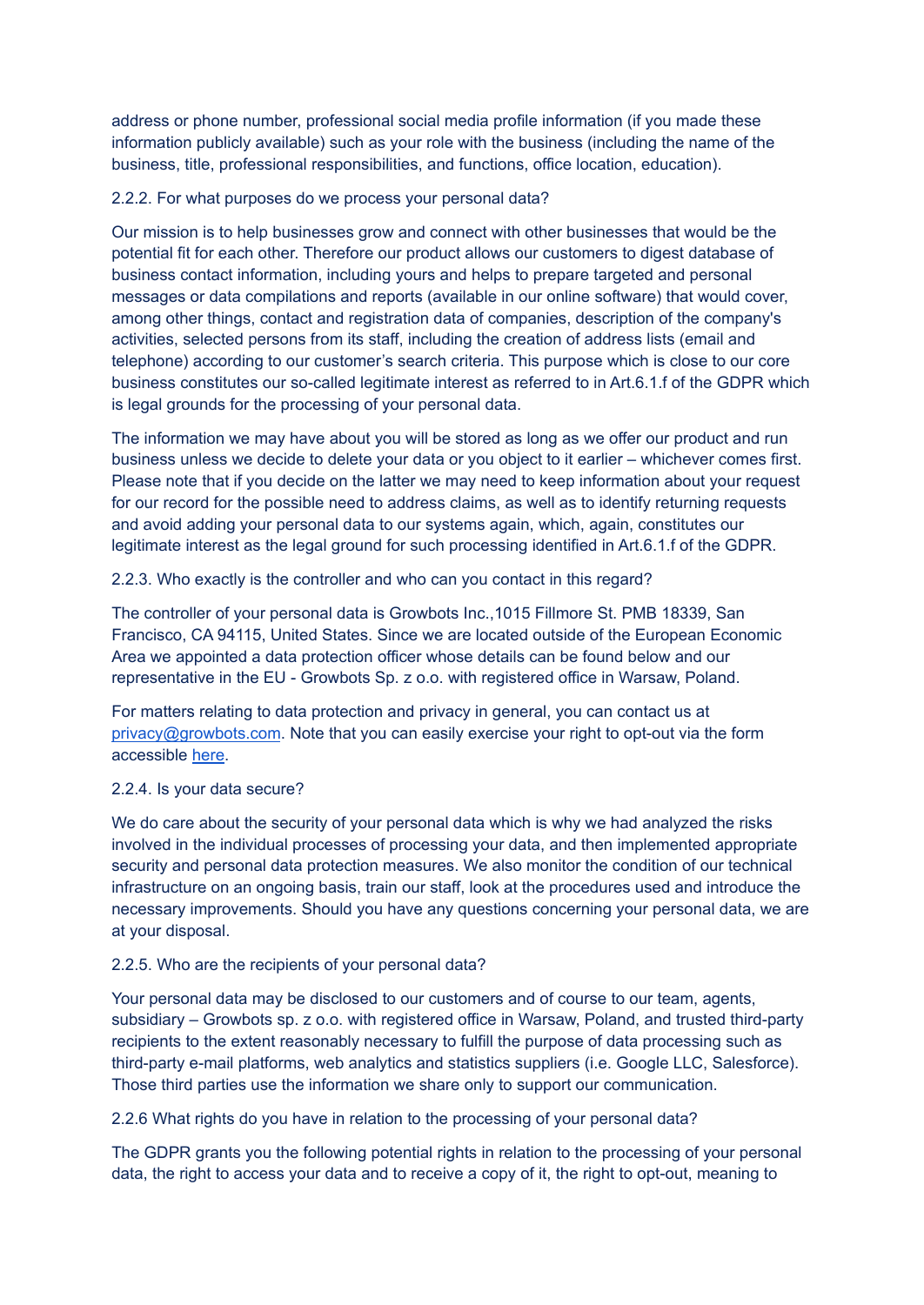object to processing if you don't wish to be listed in our business-oriented product, the right to rectify (amend) your data, to erase them (if in your opinion there are no grounds for us to process your data, i.e. our legitimate interest, you can request that we erase it) and the right to restrict the processing of your data that we indicate for formality as you can request that we restrict the processing of your data to only storing it or carrying out activities agreed with you if in your opinion we have incorrect data or are processing it without legal grounds.

These rights could be executed by letting us know via our opt-out form accessible [here](https://www.growbots.com/do-not-sell-my-info/) or - for other rights - via emailing us at: [privacy@growbots.com](mailto:privacy@growbots.com). We will verify your email to check if a privacy request comes from you, being an authorized person.

Please just note that rights indicated above or those under the GDPR are not absolute and may depend on particular situations or the fact of legitimate interest being a basis for their processing but we will review all inquiries and address your questions.Please be advised that it may take us up to 30 days to process your request and if this term will need to be extended – we will inform you of this.

# **2.3. NOTICE ON DATA COLLECTION UNDER THE CCPA**

Pursuant to California Consumer Privacy Act of 2018, Civil Code sections 1798.100 et seq. ("CCPA") we are required to provide California consumers with certain legal notices as notwithstanding our transparency principle that we voluntarily execute with this Privacy Policy, California consumers have statutory rights to request us to disclose what personal information we collect, use, disclose and "sell". We hereby notify you that we may disclose personal information to you (our clients) or other third parties, in such a way that may be considered a sale of personal information under CCPA. To stop such disclosures and "sales" please use the opt-out form accessible [here.](https://www.growbots.com/do-not-sell-my-info/)

Please be informed that this CCPA does not apply to third-party data – such as personal data you process within your CRMs, e-mail communication, etc. – that you (being our client) voluntarily furnish to us while using our Services or may be integrated with our Service upon your decision – subject to the Terms of Service. We process such data in our capacity as third party; depending on the circumstances, you may be required to fulfill CCPA requirements. Should you have any doubts as to your status – feel free to contact us.

The CCPA might apply if we gather personal information about California residents that we share via our Services or to information that is submitted by you or otherwise collected solely when you use our Website or when you use the Services – provided that we explicitly demand this data or ask for such information within our mutual B2B communication with respect to the Services. For this reason, in compliance with our duty under the CCPA we prepared this Section 2.2. of this Privacy Policy that is intended to provide the notice at collection required under the CCPA. Though most of the required information has been provided in other sections of this Privacy Policy, we have decided to present them separately herein to make this CCPA notice easy to access and read.

This Privacy Policy can also be printed or downloaded as a .pdf file [here](https://www.growbots.com/PP.pdf).

Notwithstanding, we invite you to review all sections of this Privacy Policy thoroughly, for more information about our California privacy policy please review subsections 2.2.1 – 2.2.6 below.

2.3.1. Sources and Categories of Personal Information

We collect personal information on California consumers solely from you or from publicly available websites and databases, social media platforms, professional networking events and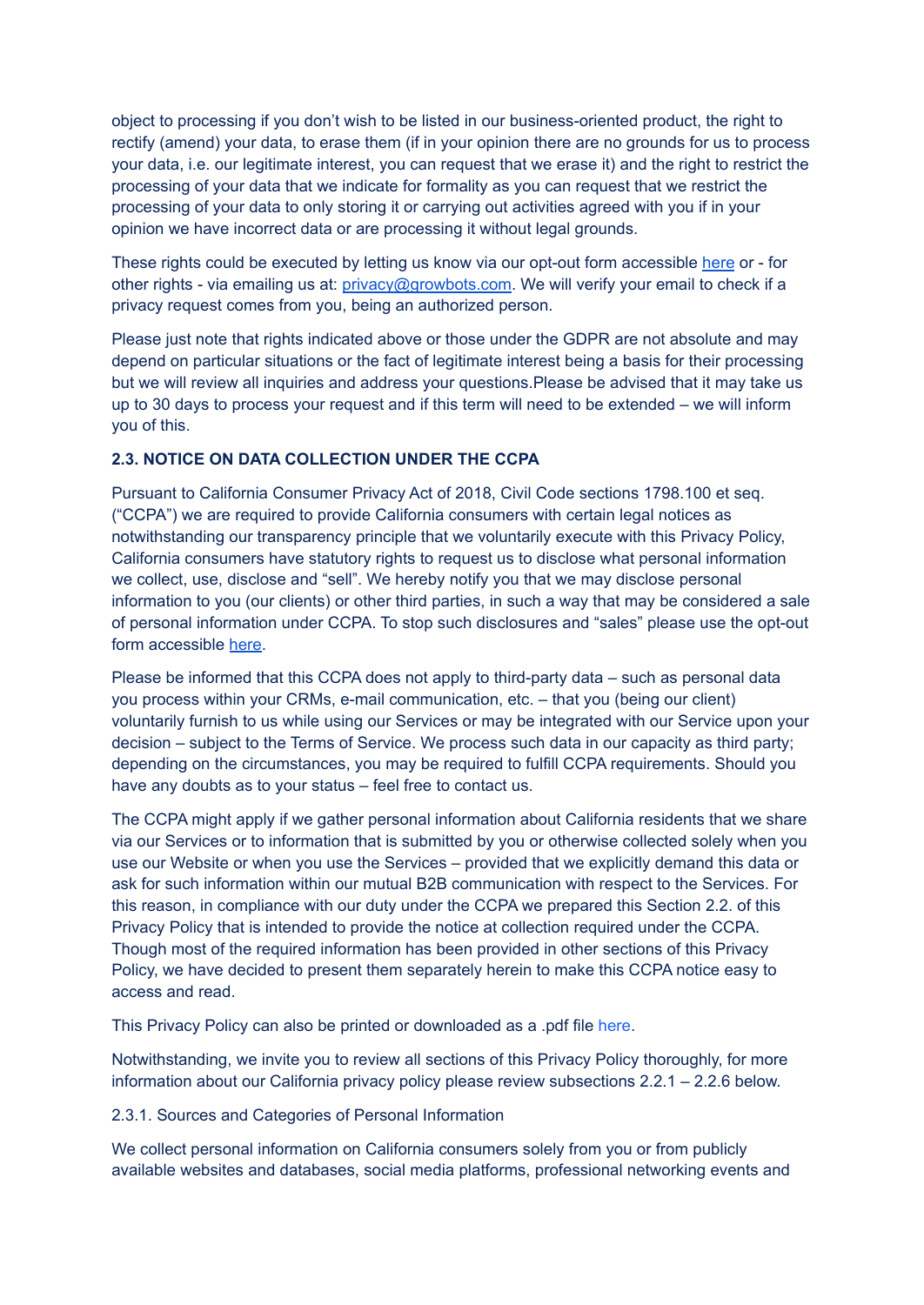websites, browser plugins or professional third-party business data providers. Those information are collected for our business and commercial purposes, including provision of our Services and their development, marketing or advertising and for reasons that are further elaborated in other sections of this Privacy Policy.

We have collected the following categories of personal information about California consumers over the last twelve months:

(i) Identifiers and other personal information, such as real name, alias, postal address, unique personal identifier, online identifier, IP address, email address, account name,

(ii) Education, employment and professional information – such as your certifications, trainings and schools attended fact of employment, employment history, professional roles, and titles,

(iii) Internet or other electronic network activity information, such as browsing history, search history, and information regarding a consumer's interaction with our Website (such as movement or scrolling), application, or advertisement – provided that you use our Website or Services.

2.3.2. Personal Information We Might Disclose or 'Sell'

Firstly, please be assured that we gather and might disclose solely business-oriented information via our Services to provide intelligence of solely professional character to our clients. This means that we neither aim nor attempt to collect, store, and share information on natural persons for other purposes than enabling or facilitating business contacts.

In the past twelve months, the following categories of personal information (as described above) have been disclosed for business purposes about California residents: (i) Identifiers and other personal information, (ii) Education, employment and professional information. Such information is licensed to our clients for the purpose of business-to-business sales and marketing under the Terms of Service and are limited to business contact information concerning an employee, company representative, or an entrepreneur.

We do not sell any of your financial information on any payments you might make to us and – to the best of our assessment – we do not knowingly sell or anyhow disclose the personal information of minors under 16 years of age.

Please refer to the list of purposes of data processing and categories of personal data concerned in Sections 3 and 4 of this Privacy Policy to find more exhaustive information.

#### 2.3.4. California Consumer Rights

Apart from the right of notice – i.e. the right to know about personal information being collected, used, disclosed or 'sold' by us that this Privacy Policy is intended to satisfy, California consumers have the right not to be discriminated against for exercising this right or any of the further following ones under the CCPA:

(i) Right to Know (access). California residents have a right to request the disclosure of the following: (a) categories of personal information we have collected, (b) categories of sources from which we collected the personal information; (c) business or commercial purpose for collecting or sharing the personal information; (d) categories of third parties with whom we have shared the personal information; and (e) specific pieces of personal information collected.

(ii) Right to Delete. California residents have a right to request that certain personal information we have collected be deleted. We are permitted, however, to retain certain information necessary to complete the transaction for which the information was collected, detect security incidents,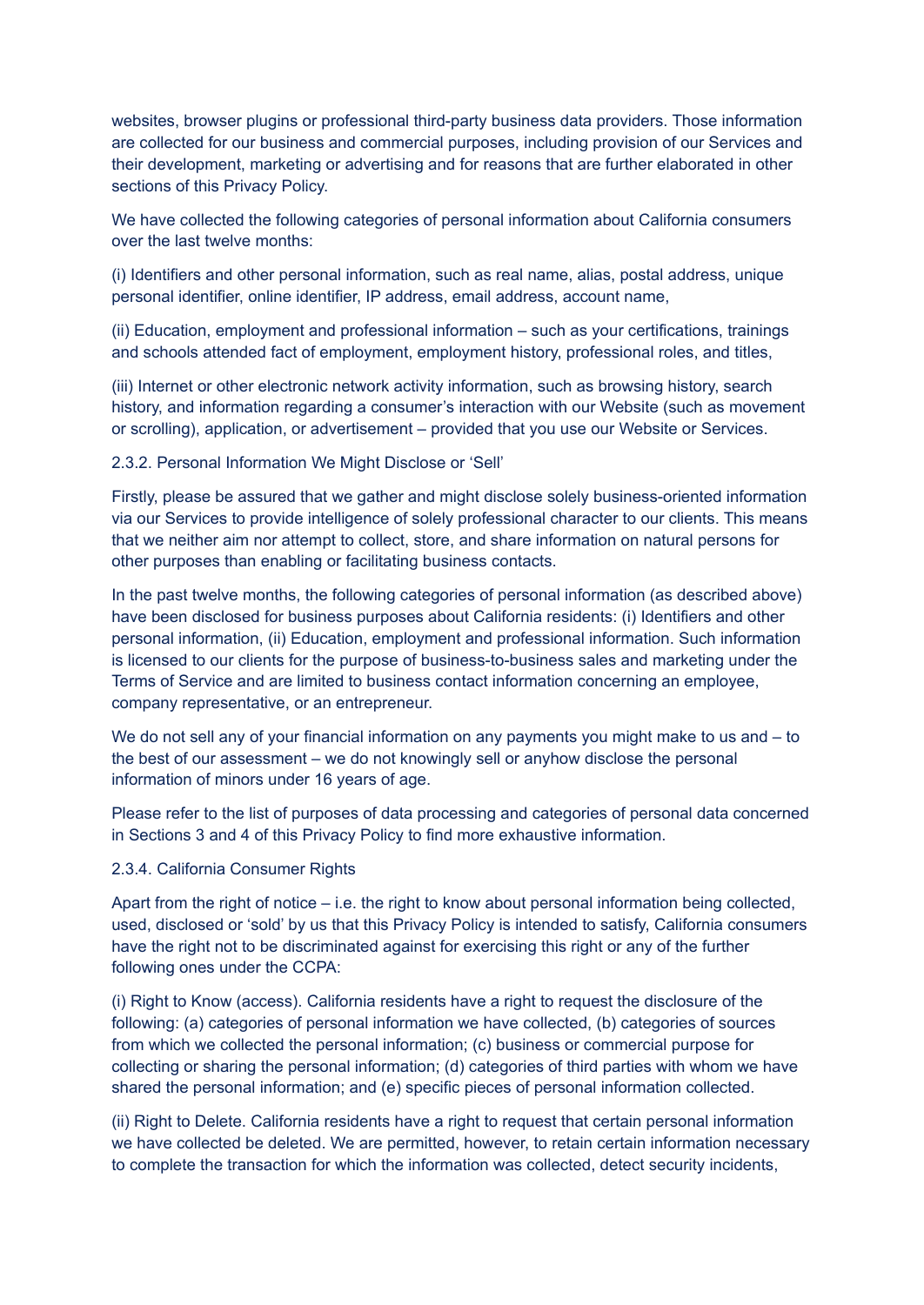protect against malicious, deceptive, fraudulent, or illegal activity, identify and repair errors and for other reasons listed in California Civil Code 1798.105(d).

(iii) Right to Opt-Out. California residents have the right to opt-out of the "sale" of their personal information – known as "Do Not Sell My Info".

#### 2.3.5. Pursuing Rights Under the CCPA

Once again, we will not discriminate against you in any way if you choose to exercise your rights under the CCPA.

If you choose to exercise any of them please use this CCPA personal information request form for opt-out requests, which is accessible [here](https://www.growbots.com/do-not-sell-my-info/), or - to exercise other rights than to opt-out, please e-mail us at privacy@growbots.com

Once we receive your request we will confirm its receipt within 10 business days and provide general information about how it will be processed.

Please be advised that in order to (i) ensure that your personal information is not disclosed to unauthorized parties, (ii) ensure we do not inadvertently delete your personal information without your clear intent and (iii) protect against any kind of fraud, we will verify your identity before responding to your request. To verify your identity, we will generally match the identifying information provided in your request with the information we have on file about you. Depending on the sensitivity of the personal information requested to be deleted, we may also utilize more stringent verification methods to verify your identity, including but not limited to requesting additional information from you and/or requiring you to sign a declaration under penalty of perjury.

We will respond to requests to know and requests to delete within 45 calendar days and perform the request to opt-out as soon as feasibly possible, but no later than 15 business days from the date we receive your request. We will notify you if this may take longer.

We do not charge fees to respond to CCPA requests but we may do so or refuse to respond if such requests are manifestly unfounded, repetitive or excessive. If this is the case – we will indicate the reason of such charge or refusal.

#### 2.2.6. Records and Updates

Beginning from July 2021 we will present records on number of requests from California consumers under the CCPA.

Notwithstanding the above, we reserve the rights to amend this CCPA notice at any time and at our sole discretion. If we update or otherwise amend this CCPA notice, we will amend the Effective Date of this Privacy Policy and – if the change is substantial – also via e-mail or information on our Website.

Shall you have any privacy related complaints or suggestions, please contact us at privacy@growbots.com or at our business address – where we'll do our best to help.

#### **3. INFORMATION WE COLLECT**

We collect certain information to help us operate and provide the Website and our Services. If you do not wish to provide us with the following information, please delete your account or send us an email to privacy@growbots.com and do not use our Website or Services in any way.

3.1. Automatically through the Website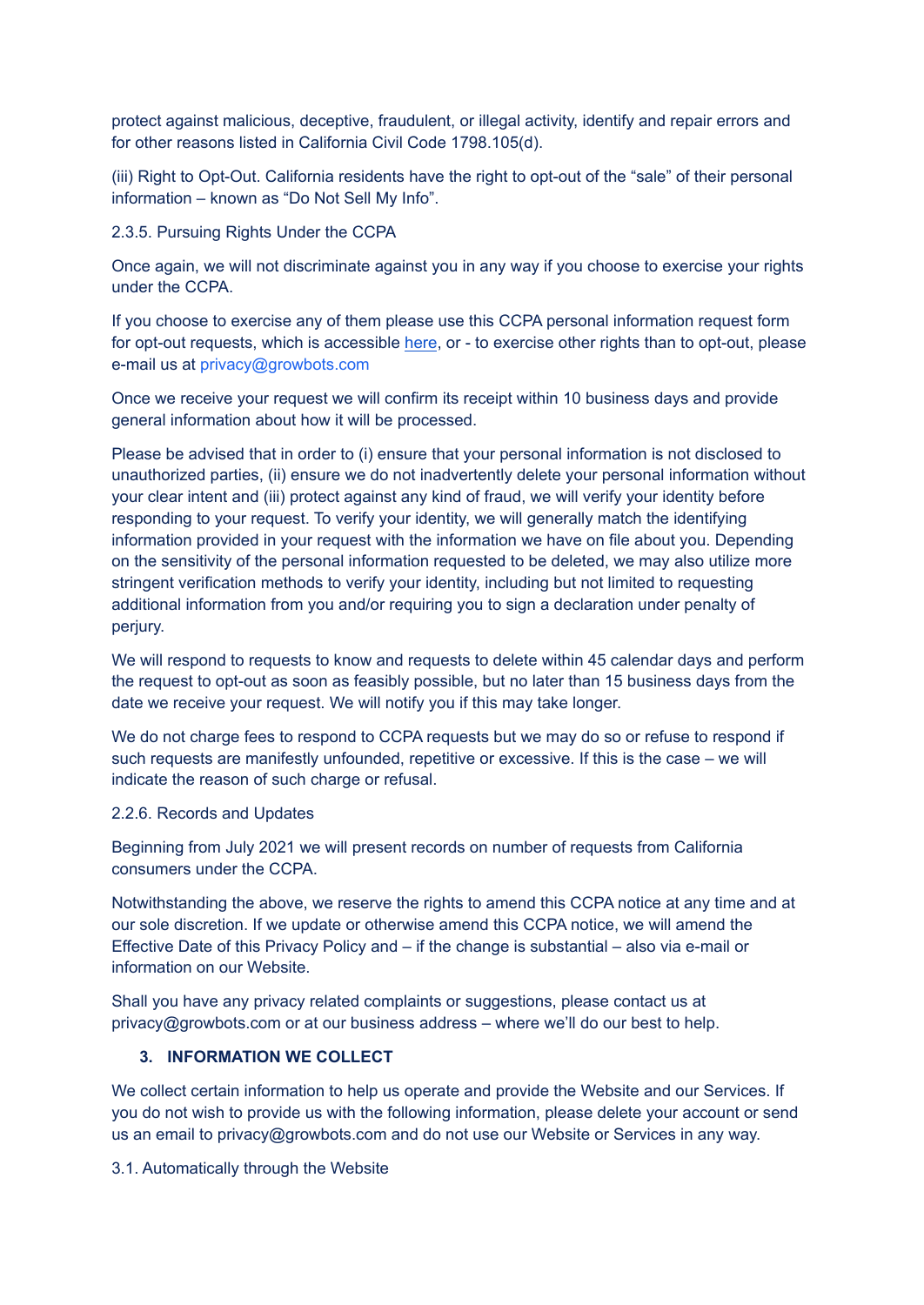We automatically collect this information when you use the Website, including:

- Information about the device(s) you use to access the Website, including MAC address, IP address, browser type and version, time zone setting, browser plug-in types and versions, operating system and platform, device type, and device identifiers;
- Information about your visits to the Website, including the full URL clickstream to, through and from these websites (including date and time);
- Information we need and use to facilitate your use of the Website (including to provide access to third party websites and Website), such as URL requests, destination IP addresses, or device configuration details;
- Website pages and listings you viewed or searched for, page response times, download errors, length of visits to certain pages, page interaction information (such as scrolling, clicks, and mouse-overs), and methods used to browse away from the page.

We may also use technologies to automatically collect tracking information on your mobile device or your browser. The technologies include:

- Cookies and mobile cookies. A cookie is a small file placed on your computer or mobile device. We may use cookies and similar technologies to support the functionality of our Website and Services. This provides a better experience when you use our Website or Services and allows us to improve our Website and Services. It may be possible to refuse to accept cookies or mobile cookies by activating the appropriate setting on your browser or smartphone. However, if you select this setting you may be unable to access certain parts of our Website or use certain functionalities of our Services.
- Web Beacons. Certain part of our Website and our e-mails may contain small electronic files known as web beacons (also referred to as clear gifs, pixel tags and single-pixel gifs) that permit the us, for example, to count users who have visited those pages or opened an e-mail and for other related app statistics (for example, recording the popularity of certain app content and verifying system and server integrity).
- Behavior tracking. We may use technologies, which can collect information about your activities over time and across third-party websites, apps or other online services (behavioral tracking) with your consent.

You may request us to stop the collection of tracking information at any time by adjusting the settings on your device, or contact us at privacy@growbots.com. Please note that disabling these features may render some or all of our Website or Services unavailable.

When you register for an account with us, we may collect additional information automatically from you. For example, when you choose to connect your e-mail account with our system, Growbots may collect additional information from you, including the content of your e-mail messages, your contacts, and entries in any calendars associated with your e-mail account, subject to limitations described in this Privacy Policy, in particular Sec. 4.2. IT IS YOUR RESPONSIBILITY TO CONFIRM THAT YOU HAVE THE RIGHTS TO CONNECT YOUR E-MAIL TO OUR SERVICES. BY CONNECTING A WORK E-MAIL TO OUR SYSTEM, YOU REPRESENT THAT YOU HAVE OBTAINED ALL NECESSARY CONSENT FROM YOUR EMPLOYER AND THAT YOUR EMPLOYER HAS READ AND CONSENTED TO OUR PRIVACY POLICY. You may choose not to connect your e-mail account to our system, however, certain parts of our Services may not work.

#### 3.2. Information You Provide to Us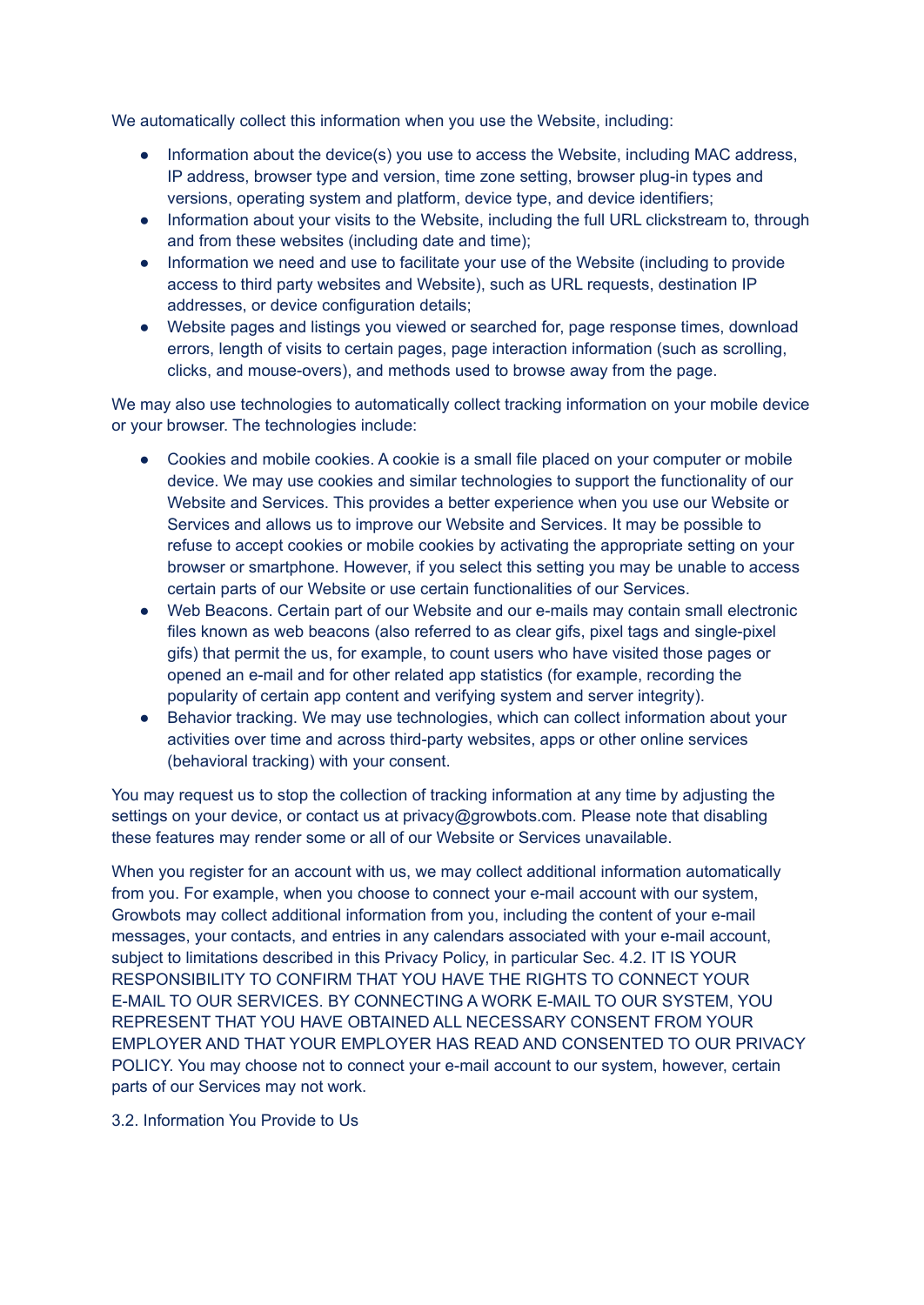We collect information you provide directly to us through the Website or Services, including when you sign up for a tutorial, apply for a job and otherwise provide your name, contact information and other information to us through the Website or Services.

In addition, if you send us an email, fill out a feedback form, call us, chat with us or communicate with us in any other way, we will collect that information in order to respond to your request, feedback, or question. We will use and share information you provide to us only as described in this Privacy Policy.

#### (a) Personal Information

Some of the information we collect through your use of the Website or Service or through your communications with us, such as your name, email address, phone number, employer name, position and social media usernames may personally identify you. We will treat this information as "Personal Information." We will also treat as Personal Information any non-Personal Information that is combined with Personal Information.

#### (b) Job Applicants

We collect certain Personal Information from you through our partner Recruitee, when you apply for a job posted on our Website. These include your full name, email address, phone number, LinkedIn username, resume, cover letter and other information generally expected of in a job application. Any prospective job applicants must read and consent to both our privacy policy and the privacy policy of Recruitee available at https://recruitee.com/en/privacy prior to submitting any Personal Information to us.

#### (c) Registered Users

We collect Personal Information from you when you register for an account with us or pay for our Services. These include your full name, email address, phone number, employer name, position, Growbots username and password, and any credit card, debit card, or checking information. We may also collect any Personal Information you upload through our Service, including contact lists, files and other materials containing Personal Information.

# (d) Social Media

Our Website allows you to interact with us on various third party social media platforms such as Facebook, Twitter, and LinkedIn. When you choose to interact with us via social media platforms, we may automatically collect additional Personal Information from you. These may include your personally identifiable information list, the profile pictures of the contact list, education, work history, events, relationship status, likes, gender, location, URL, biography, any additional image or information. We may also collect your communications with us through the third party social media platforms.

We also record phone calls and video calls with you. You will be informed about the fact that each call is recorded at its beginning.

We may also collect records and copies of your correspondence (including e-mail addresses and phone numbers) with us. With your consent, we may also collect:

- Your responses to surveys that we might ask you to complete for research purposes.
- Any other types of information you instruct us to collect.

# 3.3. Aggregate or Anonymized Information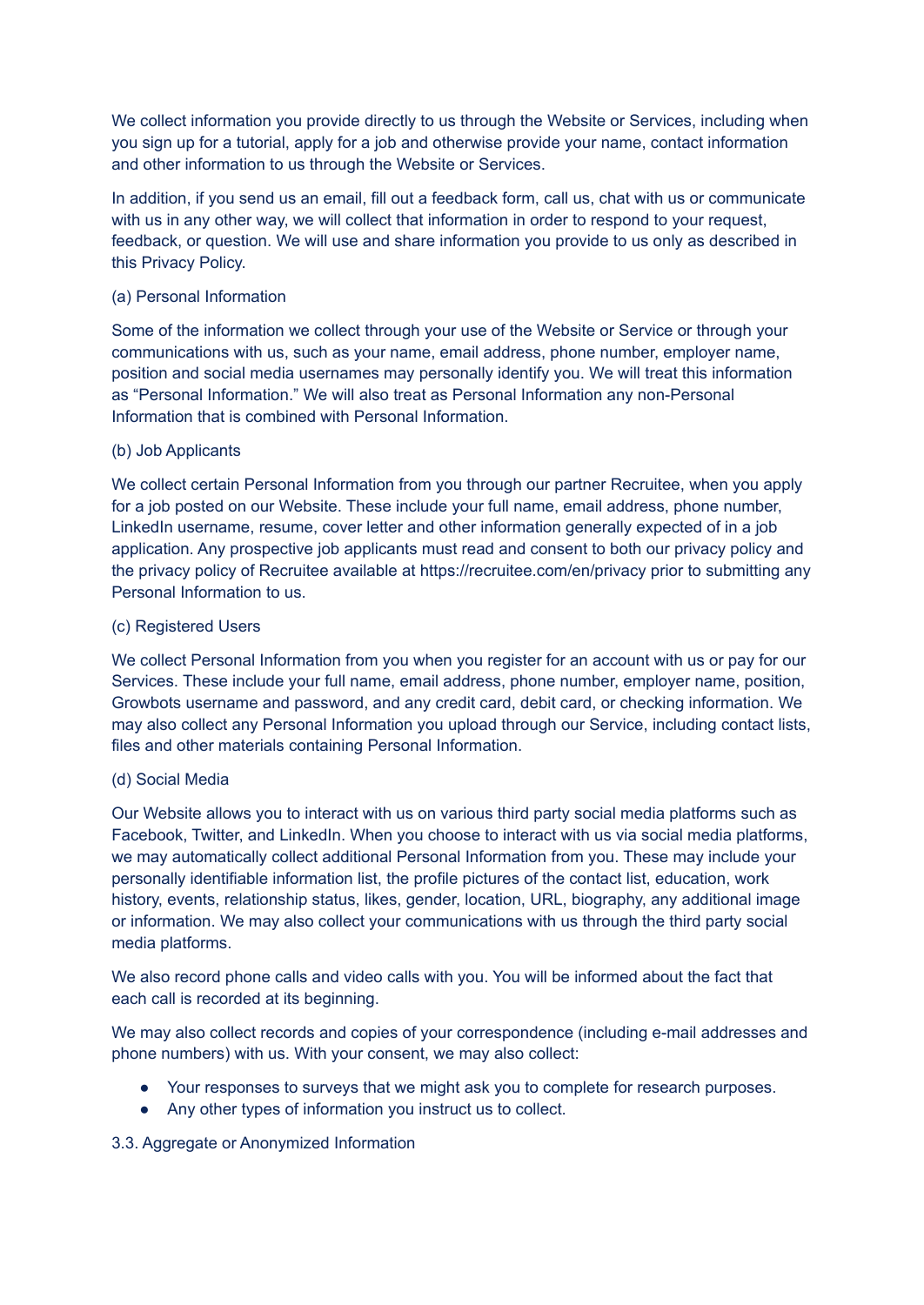We may combine certain information about your use of the Website with similar information that we obtain from other users for use in an aggregate or anonymous manner.

#### 3.4. Other Collection of Information

We will not ask for or request any sensitive medical, financial and governmental information. Please do not provide such information to us through emails, feedback forms or in any other way.

# **4. HOW YOUR INFORMATION IS USED**

Depending on the way you prefer to use Website or our Services and optional integration with third-party services or APIs, we may use information that we collect about you or that you provide to us for the reasons described below.

#### 4.1 General usage of Website or Services

We use information that we collect about you or that you provide to us, including but not limited to any Personal Information but excluding content and data described in Sec. 4.2 below, to:

- Provide you with information and Services offered on our Website.
- Perform any data analysis necessary to perform our Website, including administration, internal operations, troubleshooting, data analysis, testing, research, statistical and survey purposes.
- Manage your access to our Website or Services.
- Send you information that allows you to use our Website or Services.
- Provide you with any other information, products and services from us or our partners including advertisements based on usage of Website or other sites (not on the content of your data).
- Notify you when an update is available, and of changes to any products, Website or Services that we offer or provide through the update.
- Estimate our audience size and usage patterns.
- Fulfill any other purpose for which you provide.
- Store information about your preferences.
- Allow us to customize our Website and Services according to your individual interests.
- Speed up our Website or Services.
- Recognize you when you use our Website or Services.
- Comply with applicable laws and regulations and other legal requirements.
- Maintain the security of our Website and Services.

#### 4.2. Integration with third-party e-mail services

Please note that if you choose to connect your e-mail to our Services or use other API integrations that we may offer to enhance our Services or sustain their functionality, we might be granted an access to particular kinds of contents or data to make our Services work for you. This may include your Google account and Gmail data listed below or other e-mail providers as we will need access to your e-mail account i.a. to send e-mail campaigns, detect replies from your prospects and provide you with other relevant information on your mailing campaigns. We consider such data as restricted and impose further security and organizational measures to keep them private. This means that notwithstanding any regulations of this Privacy Policy any and all data whatsoever provided as a result of such Google's Gmail or any other third-party API integration will be subject to further restrictions that we undertake to follow.

Firstly, we will never use data obtained in the above-mentioned way, including your e-mail data, to serve you personalized, re-targeted, or interest-based advertisements.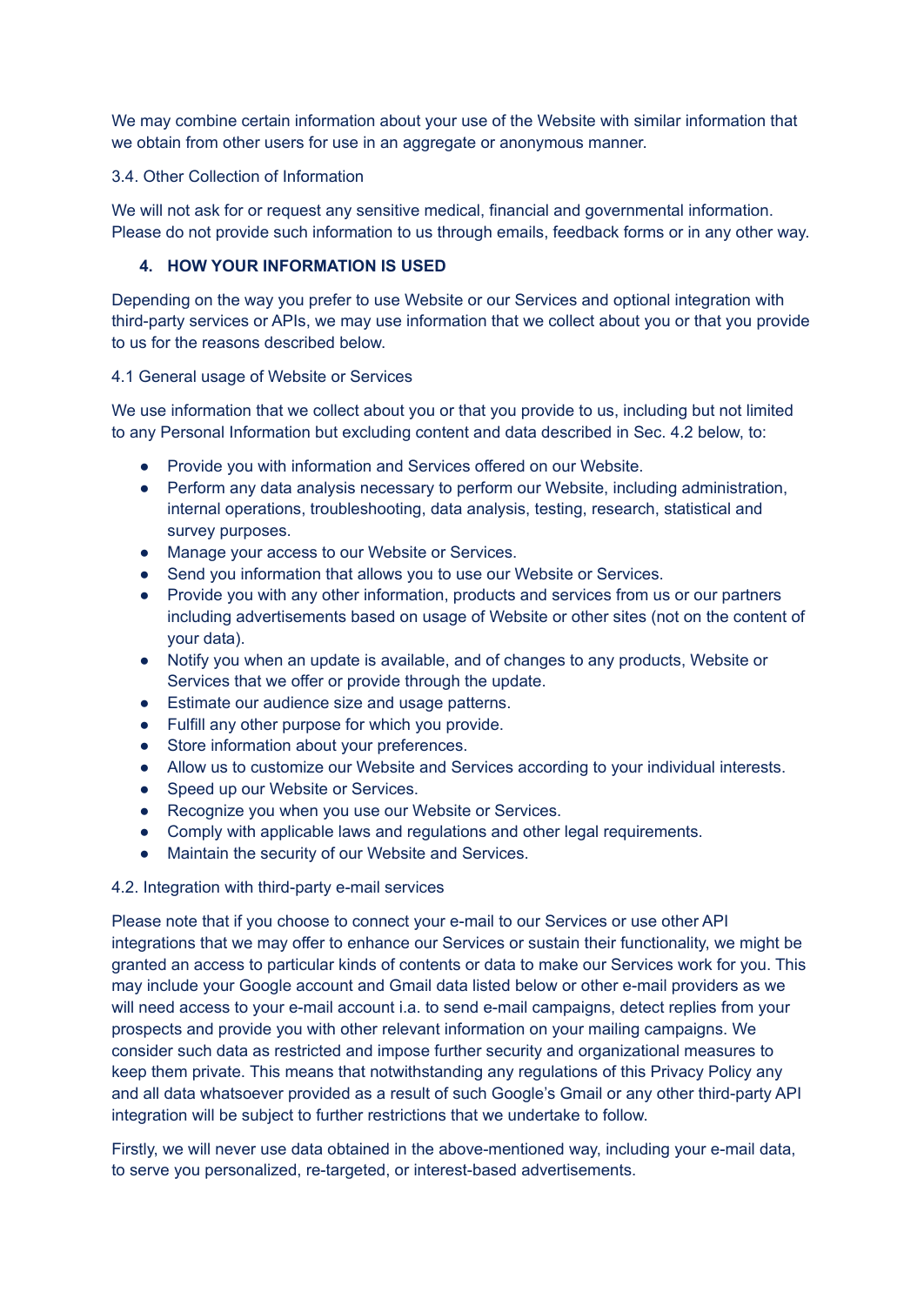But most important, our Services will merely use automated, machine access to your e-mails for the proper functioning of the Services, i.e. to read, write, modify, or control message bodies (including attachments), metadata, headers, and settings to provide you the ability to compose, send, read, and process emails via our Services. We will never voluntarily share your e-mail data or any data originating from API integrations to third parties unless doing so will be necessary to provide and improve these features of Services, comply with applicable laws such as to respond lawful requests of legal authorities that we will carefully verify, or as part of a merger, acquisition, or sale of assets.

Please note that Growbots will not allow humans to read this data unless any of the following occurs: (i) we have your affirmative consent for specific messages to be read or analyzed by our tech support or developers, particularly to solve any issues with the Services do advise you on using our Services and basically any other help you may request from us, (ii) it is necessary for security purposes such as investigating abuse, (iii) to comply with applicable law, or (iv) for the Services' internal operations, provided that the data have been aggregated and anonymized prior to any such operation.

# **5. HOW YOUR INFORMATION IS SHARED**

We will not sell or share your information, including Personal Information, with third parties for the third party's own direct marketing purposes.

We may share your information, including Personal Information, with our vendors, service providers and agents to the extent reasonably necessary to provide you with the Website. For example, we use a third-party platform for email and cannot communicate with you without disclosing your email address to our third-party email provider. These third parties use any information we share only to support us and our efforts to provide you with our Website or Services.

We may share your information, including Personal Information:

- To provide our Website or Services;
- With our affiliates and partners to offer you additional services;
- With service providers and contractors to the extent reasonably necessary to enable us to provide you with our Website or Services;
- During an acquisition or transfer of a majority of the assets of Growbots;
- To comply with any court order, law, or legal process, including responding to any government or regulatory request;
- To enforce our rights arising from any contracts entered into between you and us;
- If we believe disclosure is reasonably necessary or appropriate to protect the rights, property, or safety of Growbots, our customers, or others;
- You, upon your request; and
- To fulfill the purpose for which you provide it.

We may share non-Personal Information, aggregate or anonymous data with analytics, search engine, or other service providers that help us improve our Website or Services.

# **6. YOUR CHOICES**

You may have the opportunity to receive certain communications from us related to our Website or Services. If you provide us with your email address in order to receive communications, you can opt out at any time by using the unsubscribe links at the bottom of our emails.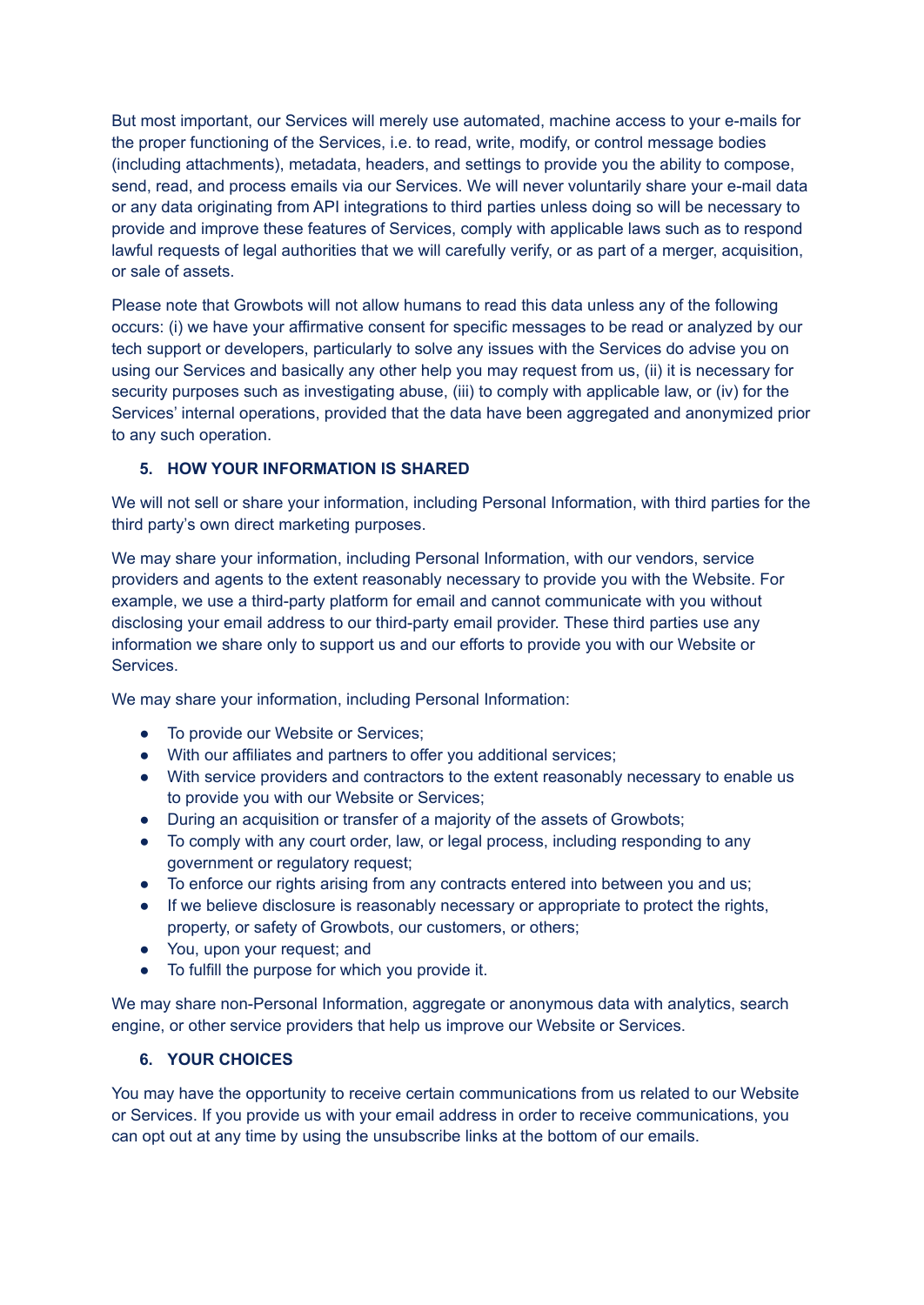Please note that certain emails may be necessary to provide you with our Website or Services. You will continue to receive these emails, if appropriate, even if you unsubscribe from our optional communications.

# 6.1. Do Not Track Signals

Some browsers, Apps and devices support a "Do Not Track" feature. Our Website and Services do not currently change the way they operate based upon detection of a Do Not Track or similar signal.

#### 6.2. Do Not Sell My Info

To secure compliance with the CCPA as mentioned in Section 2.2. above, we offer a Do Not Sell My Info feature on our Website which can also be found [here.](https://www.growbots.com/do-not-sell-my-info/) If you are a Californian citizen or entity covered by the CCPA, you can use this subpage to opt out of having you personal information sold via our App.

# **7. SECURITY**

The security of your information is important to us. We have implemented measures designed to secure your Personal Information from accidental loss and from unauthorized access, use, alteration and disclosure. We also use encryption technology to protect certain information.

Unfortunately, the transmission of information via the Internet is not completely secure. Although we will do our best to protect your information, we cannot guarantee against access to your Personal Information by unauthorized third parties. The security of your information transmitted to or through our Website or Services is at your own risk.

#### **8. CHILDREN'S PRIVACY**

The Website and Services are not intended for and are not directed toward children. We do not serve anyone under the age of 18 and we do not knowingly collect information from anyone under the age of 18. If you are under 18 years of age, you are not permitted to submit any Personal Information to us. If you believe we might have any information from or about a child, please contact us at privacy@growbots.com.

# **9. EXTERNAL LINKS**

The Website may include links to and from the websites of our partner networks and affiliates. If you follow a link to any of these websites, please note that these websites have their own privacy policies and that we do not accept any responsibility or liability for such privacy policies. Please check the privacy policies applicable to any other website you access via the Website before you submit any personal information to such other website.

# **10. GEOGRAPHIC LOCATIONS**

10.1. Transfer of Your Information to the United States.The Website is operated and the Services are provided from the United States. If you are located anywhere outside of the United States, please be aware that information we collect, including, personal information, may be transferred to, processed and stored in the United States. Where the data transfer route is no longer available, an appropriate alternative will be put in place. By using our Website or Services, or by providing us with any information, you consent to this transfer, processing and storage of your information in the United States.

10.2. Transferring Personal Data to the United States under the GDPR (standard contractual clauses)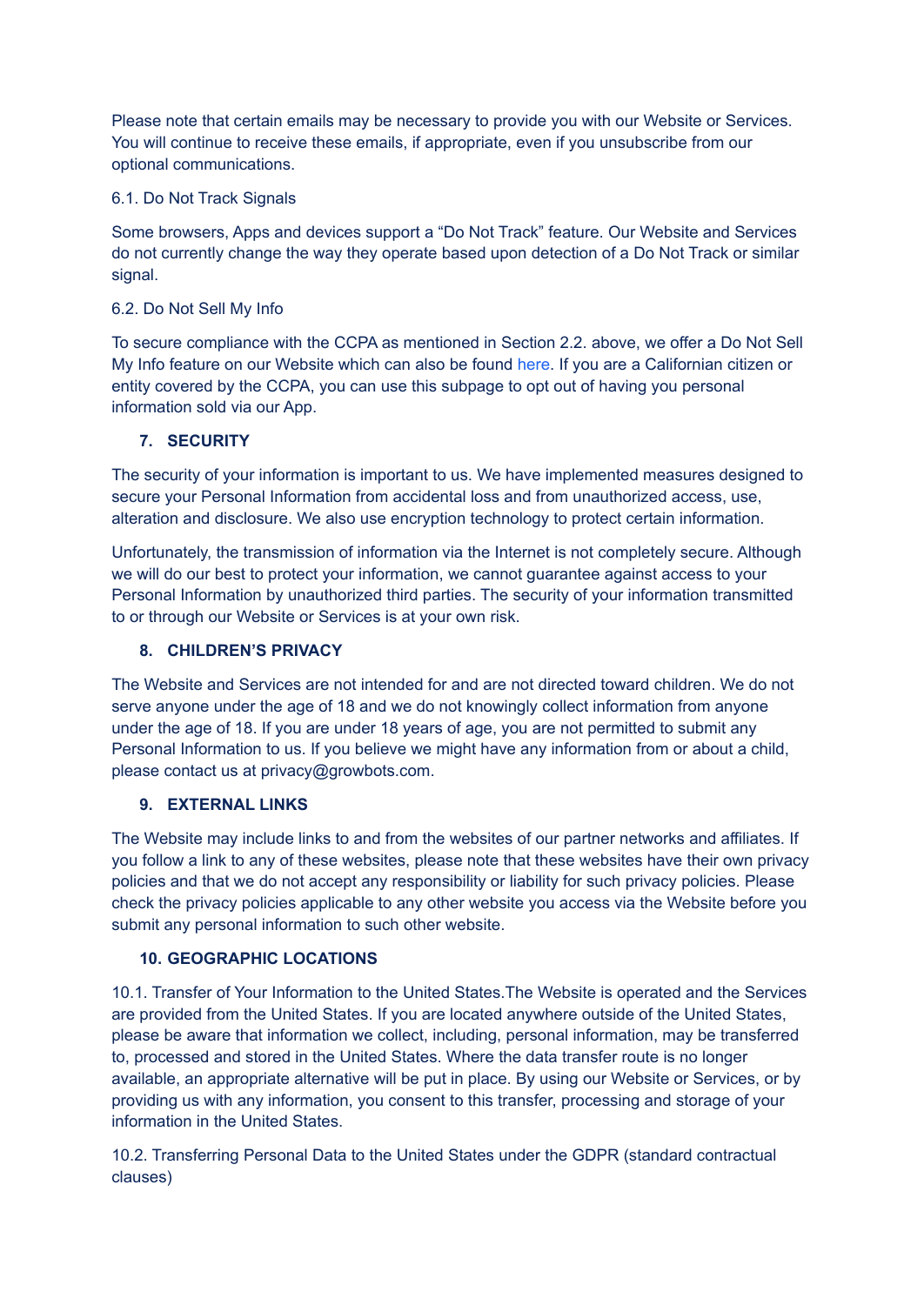If you are a European Union or other organisation required to comply with the GDPR (see section 2.1 above), in order to secure legal grounds for instructing us to process personal data you (as data controller) may send to us (data processor), please be assured that Data Processing Agreement which adheres to the so-called standard contractual clauses adhering to the Commission Decision (EU) 2021/914 of 4 June 2021 on standard contractual clauses for the transfer of personal data to third countries pursuant to Regulation (EU) 2016/679 of the European Parliament and of the Council – is part of Data Processing Agreement constituting a schedule to the Terms of Service.

This means that there is no need for additional actions as you need to accept them to use our Services which may involve such data transfer. In other words, once you subscribe to our Services, accept the Terms of Services (including a Data Processing Agreement compliant with Decision 2021/914) and establish further compliance of personal data transfer from the European Union countries to the United States under the GDPR in other respects, you may thus obtain and secure legal grounds to transfer personal data to our Service, i.a. via CRM integration.

Should you have any questions on this subject please contact us or seek for legal assistance in your jurisdiction as nothing in this Privacy Policy shall be considered as legal opinion or guidance resulting in our liability in this respect.

If you require a signed copy of such Data Processing Agreement please contact us at privacy@growbots.com.

Should you have any privacy related complaints or suggestions, please contact us at: privacy@growbots.com or at our business address.

10.3. California Residents

If you are a California resident (consumer) please refer to Section 2.3. above which refers to our compliance with California Consumer Protection Act (CCPA). Notwithstanding the above, you may also request from us certain information regarding our disclosure of Personal Information to third parties for their direct marketing purposes. To make such a request to opt-out of 'sales' of your business information, please use the form accessible [here,](https://www.growbots.com/do-not-sell-my-info/) and - for other requests - please send us an e-mail to [privacy@growbots.com.](mailto:privacy@growbots.com)

#### **11. CHANGES TO OUR PRIVACY POLICY**

We may update our Privacy Policy from time to time. If we make material changes to how we treat our users Personal Information, we will post the new privacy policy on the Website at [www.growbots.com/privacy]. The date that the Privacy Policy was last revised is identified at the top of the page. You are responsible for periodically visiting this account to check for any changes.

#### **12. CONTACT INFORMATION**

Questions, comments, requests, and other communications regarding this Privacy Policy are welcomed and should be addressed to:

Growbots Inc.

1015 Fillmore St. PMB 18339

San Francisco, CA 94115